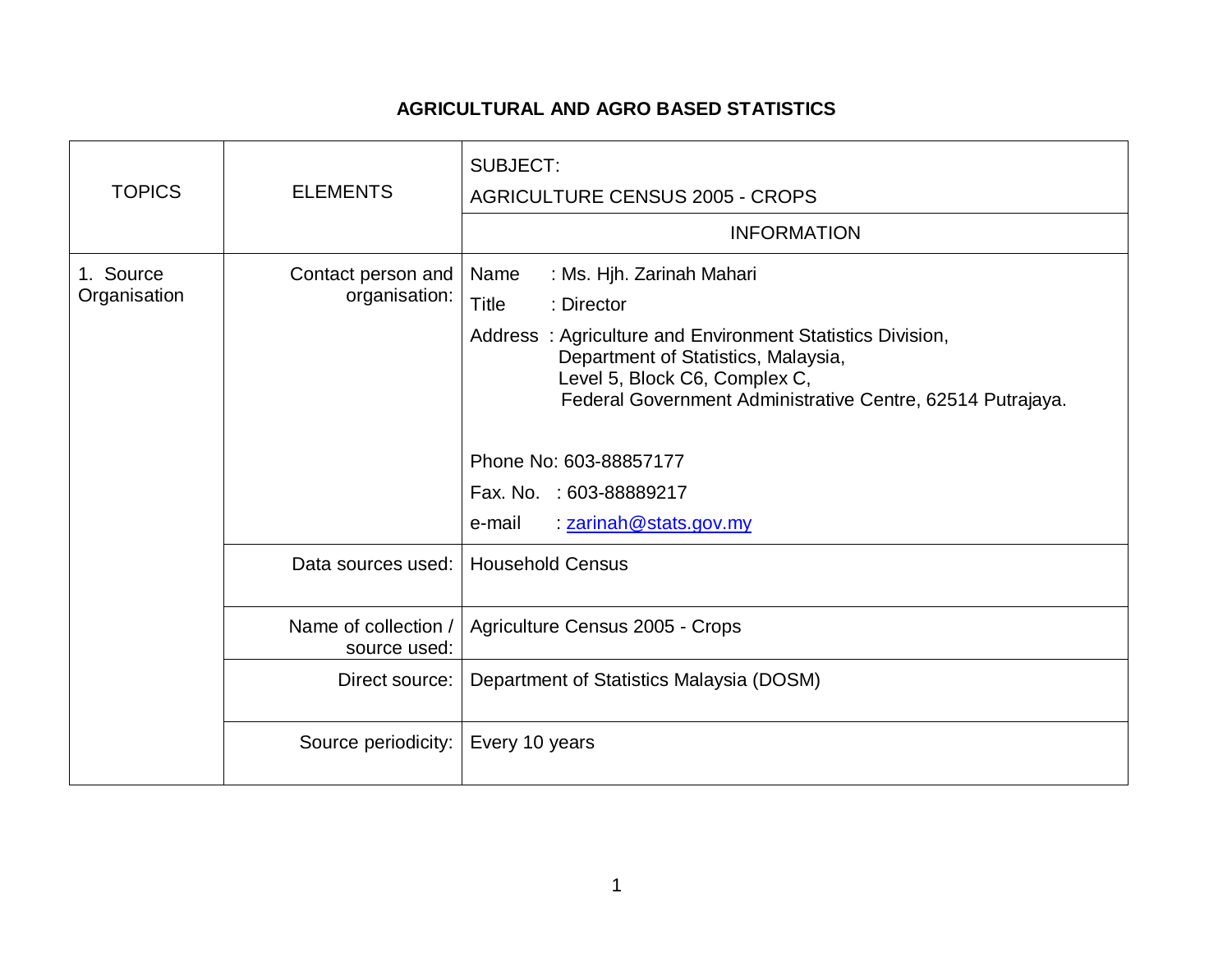|                                                          | Source metadata:                              | Under development                                                                                                                                                                                               |
|----------------------------------------------------------|-----------------------------------------------|-----------------------------------------------------------------------------------------------------------------------------------------------------------------------------------------------------------------|
|                                                          | Date last input received<br>from source:      | 2007                                                                                                                                                                                                            |
| 2. Data<br>Characteristic<br>and Collection              | Variables collected:                          | Land ownership, number of operators by type of crops, demographic<br>characteristics of operators, site preparation method, cultivation system,<br>sources of seed, type of fertilizers, total cultivated area. |
|                                                          | Sampling:                                     | n.a                                                                                                                                                                                                             |
|                                                          | Periodicity:                                  | Every 10 years                                                                                                                                                                                                  |
|                                                          | Reference period:                             | Calendar year                                                                                                                                                                                                   |
|                                                          | Base period:                                  | n.a                                                                                                                                                                                                             |
|                                                          | Date last updated:                            | 2007                                                                                                                                                                                                            |
|                                                          | Link to release calendar:                     | n.a                                                                                                                                                                                                             |
|                                                          | Other data characteristics<br>and collection: | n.a                                                                                                                                                                                                             |
| 3. Statistical<br>Population and<br>Scope of the<br>Data | Statistical population:                       | Households                                                                                                                                                                                                      |
|                                                          | Geographical coverage:                        | Malaysia                                                                                                                                                                                                        |
|                                                          | Sector coverage:                              | Agriculture - Crops                                                                                                                                                                                             |
|                                                          | Institutional coverage:                       | n.a                                                                                                                                                                                                             |
|                                                          | Item coverage                                 | n.a                                                                                                                                                                                                             |
|                                                          | Population coverage:                          | 500,000 households                                                                                                                                                                                              |